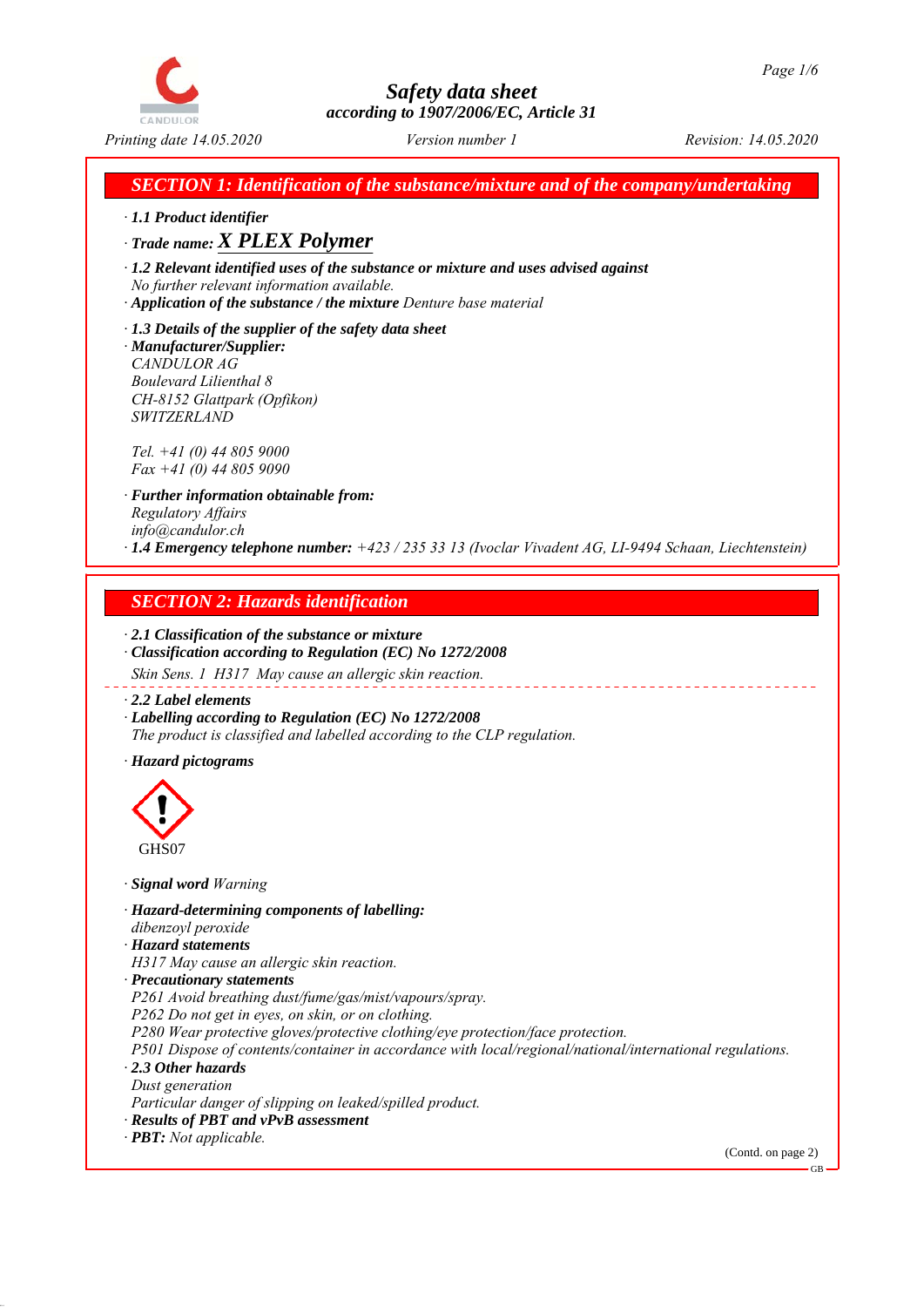*Printing date 14.05.2020 Revision: 14.05.2020 Version number 1*

# *Trade name: X PLEX Polymer*

(Contd. of page 1)

*1-<2.5%*

*ꞏ vPvB: Not applicable.*

## *SECTION 3: Composition/information on ingredients*

*ꞏ 3.2 Chemical characterisation: Mixtures*

*ꞏ Description: > 98% polymethylmethacrylate*

*ꞏ Dangerous components:*

*CAS: 94-36-0 EINECS: 202-327-6*

*Reg.nr.: 01-2119511472-50-xxxx*

*dibenzoyl peroxide Org. Perox. B, H241; Eye Irrit. 2, H319; Skin Sens. 1, H317*

*ꞏ Additional information: For the wording of the listed hazard phrases refer to section 16.*

## *SECTION 4: First aid measures*

*ꞏ 4.1 Description of first aid measures*

*ꞏ General information: No special measures required.*

*ꞏ After inhalation:*

*Supply fresh air and to be sure call for a doctor.*

*In case of unconsciousness place patient stably in side position for transportation.*

- *ꞏ After skin contact: Rinse with water.*
- *ꞏ After eye contact: Rinse opened eye for several minutes under running water. Then consult a doctor.*
- *ꞏ After swallowing:*

*Rinse out mouth and then drink plenty of water.*

*If symptoms persist consult doctor.*

*ꞏ 4.2 Most important symptoms and effects, both acute and delayed No further relevant information available.*

*ꞏ 4.3 Indication of any immediate medical attention and special treatment needed*

*No further relevant information available.*

## *SECTION 5: Firefighting measures*

*ꞏ 5.1 Extinguishing media*

*ꞏ Suitable extinguishing agents: CO2, powder or water spray. Fight larger fire with alcohol resistant foam.*

*ꞏ 5.2 Special hazards arising from the substance or mixture No further relevant information available.*

*ꞏ 5.3 Advice for firefighters*

*ꞏ Protective equipment: No special measures required.*

## *SECTION 6: Accidental release measures*

*ꞏ 6.1 Personal precautions, protective equipment and emergency procedures Not required.*

*ꞏ 6.2 Environmental precautions: Do not allow to enter sewers/ surface or ground water.*

*ꞏ 6.3 Methods and material for containment and cleaning up: Pick up mechanically.*

*ꞏ 6.4 Reference to other sections*

*See Section 7 for information on safe handling.*

*See Section 8 for information on personal protection equipment.*

*See Section 13 for disposal information.*

## *SECTION 7: Handling and storage*

*ꞏ 7.1 Precautions for safe handling*

*Only adequately trained personnel should handle this product.*

(Contd. on page 3)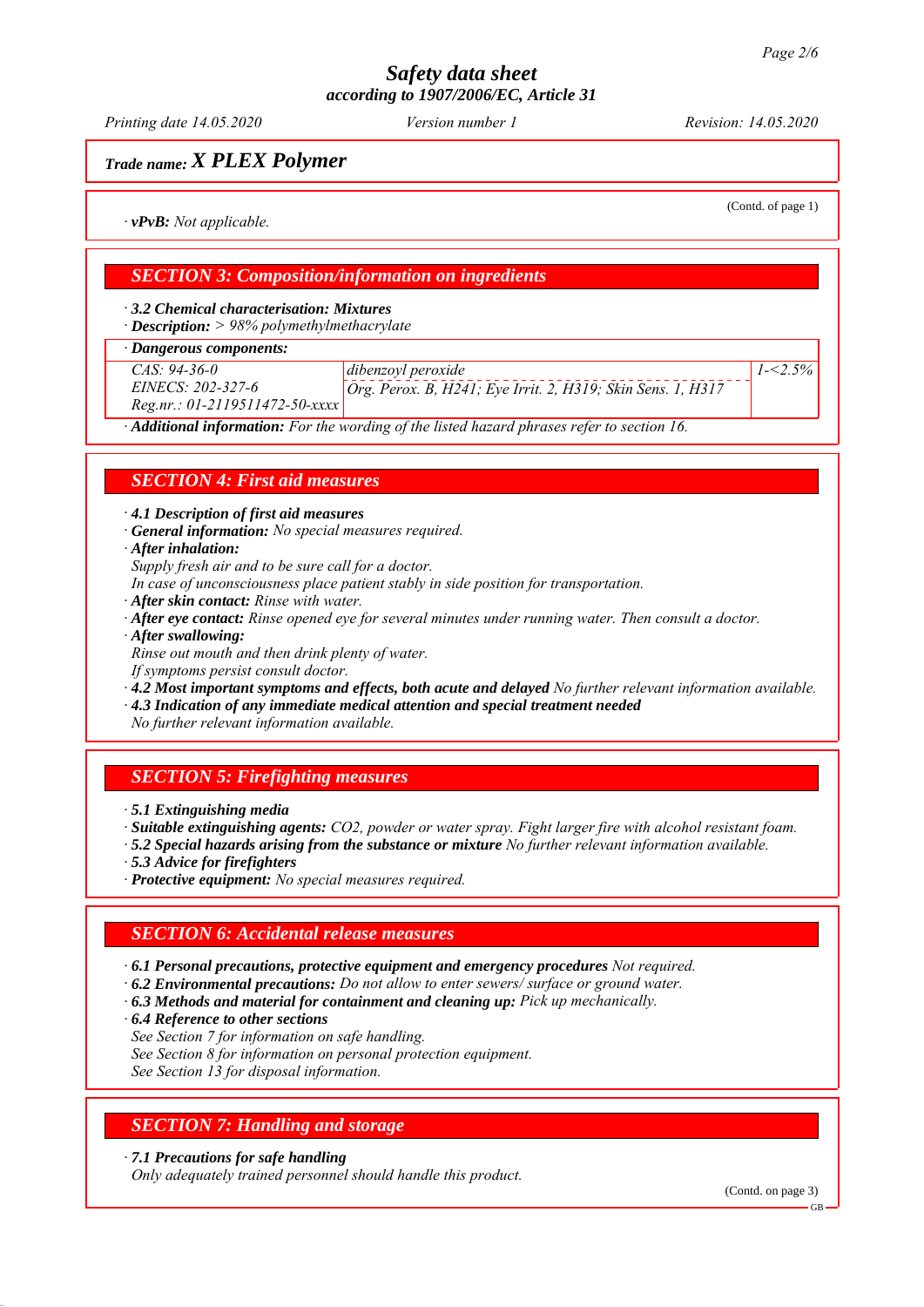*Printing date 14.05.2020 Revision: 14.05.2020 Version number 1*

# *Trade name: X PLEX Polymer*

(Contd. of page 2)

*For use in dentistry only.*

*ꞏ Information about fire - and explosion protection: No special measures required.*

*ꞏ 7.2 Conditions for safe storage, including any incompatibilities*

*ꞏ Storage:*

*ꞏ Requirements to be met by storerooms and receptacles: Store only in the original receptacle.*

*ꞏ Information about storage in one common storage facility: Not required.*

*ꞏ Further information about storage conditions: Protect from heat and direct sunlight.*

*ꞏ 7.3 Specific end use(s) No further relevant information available.*

*SECTION 8: Exposure controls/personal protection*

*ꞏ Additional information about design of technical facilities: No further data; see item 7.*

*ꞏ 8.1 Control parameters*

*ꞏ Ingredients with limit values that require monitoring at the workplace:*

*CAS: 94-36-0 dibenzoyl peroxide*

*WEL Long-term value: 5 mg/m³*

*ꞏ Additional information: The lists valid during the making were used as basis.*

*ꞏ 8.2 Exposure controls*

*ꞏ Personal protective equipment:*

*ꞏ General protective and hygienic measures: Usual hygienic measures for dental practice and dental laboratories. Keep away from foodstuffs, beverages and feed. Wash hands before breaks and at the end of work. Avoid contact with the skin.*

*ꞏ Respiratory protection: Use respiratory protective device against the effects of dust.*

*ꞏ Protection of hands:*



*Protective gloves (EN 374)*

*After use of gloves apply skin-cleaning agents and skin cosmetics.*

*ꞏ Material of gloves Butyl rubber, BR Chloroprene rubber, CR Natural rubber, NR Fluorocarbon rubber (Viton) Selection of the glove material on consideration of the penetration times, rates of diffusion and the degradation ꞏ Penetration time of glove material The exact break through time has to be found out by the manufacturer of the protective gloves and has to be observed.*

*ꞏ Eye protection: Safety glasses*

## *SECTION 9: Physical and chemical properties*

*ꞏ 9.1 Information on basic physical and chemical properties*

*ꞏ General Information*

*ꞏ Appearance:*

*Form: Powder Colour: According to product specification*

(Contd. on page 4)

 $CD$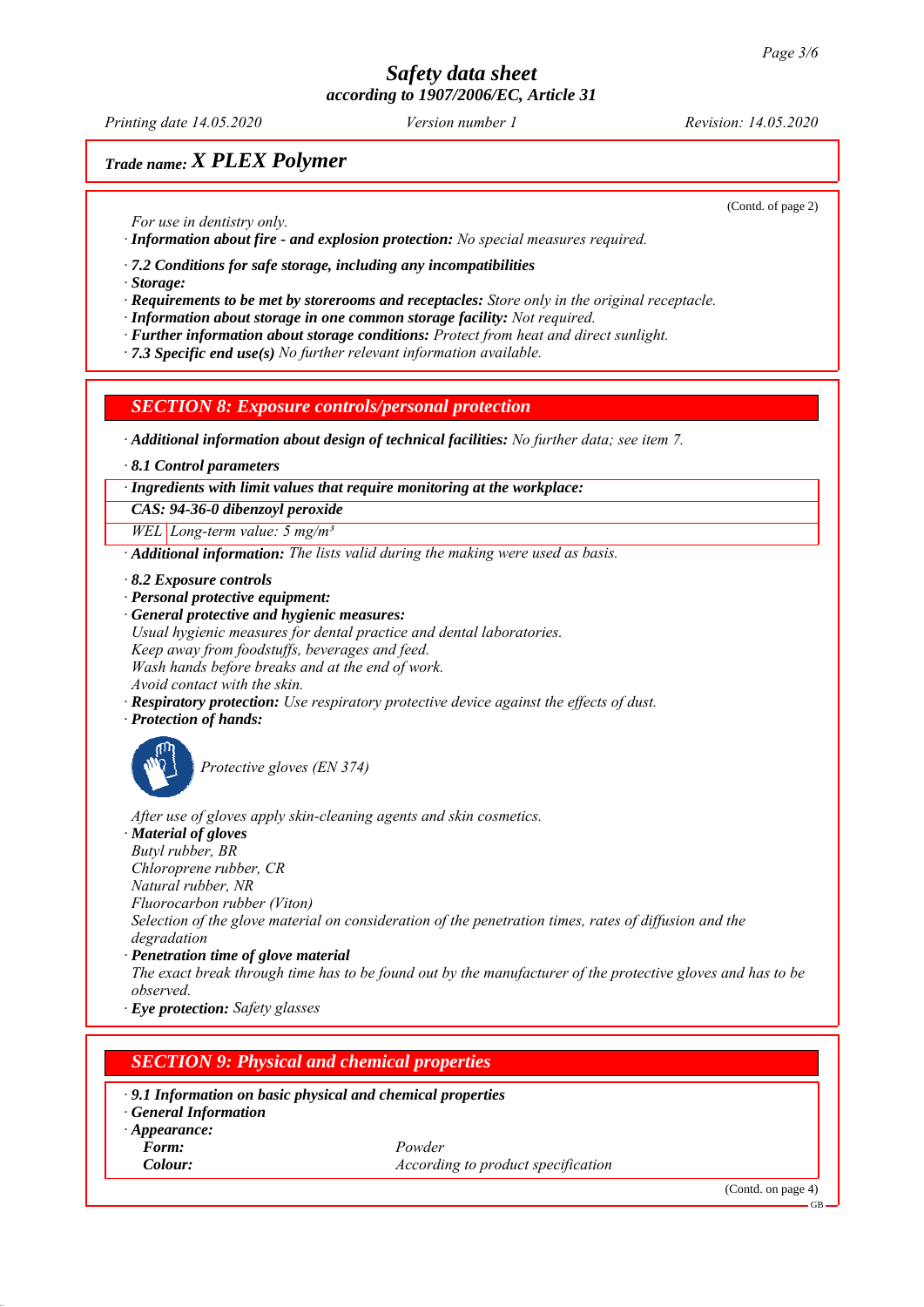*Printing date 14.05.2020 Revision: 14.05.2020 Version number 1*

# *Trade name: X PLEX Polymer*

|                                                        |                                               | (Contd. of page 3) |
|--------------------------------------------------------|-----------------------------------------------|--------------------|
| $\cdot$ Odour:                                         | Characteristic                                |                    |
| · Odour threshold:                                     | Not determined.                               |                    |
| $\cdot$ pH-value:                                      | Not applicable.                               |                    |
| $\cdot$ Change in condition                            |                                               |                    |
| Melting point/freezing point:                          | 150 °C                                        |                    |
| Initial boiling point and boiling range: Undetermined. |                                               |                    |
| · Flash point:                                         | Not applicable.                               |                    |
| $\cdot$ Flammability (solid, gas):                     | Not determined.                               |                    |
| $\cdot$ Decomposition temperature:                     | Not determined.                               |                    |
| · Auto-ignition temperature:                           | Product is not selfigniting.                  |                    |
| $\cdot$ Explosive properties:                          | Product does not present an explosion hazard. |                    |
| · Explosion limits:                                    |                                               |                    |
| Lower:                                                 | Not determined                                |                    |
| <b>Upper:</b>                                          | Not determined.                               |                    |
| · Vapour pressure:                                     | Not applicable.                               |                    |
| $\cdot$ Density at 20 $\cdot$ C:                       | $1.2$ g/cm <sup>3</sup>                       |                    |
| · Relative density                                     | Not determined.                               |                    |
| · Vapour density                                       | Not applicable.                               |                    |
| $\cdot$ Evaporation rate                               | Not applicable.                               |                    |
| · Solubility in / Miscibility with                     |                                               |                    |
| water:                                                 | Nearly insoluble.                             |                    |
| · Partition coefficient: n-octanol/water:              | Not determined.                               |                    |
| · Viscosity:                                           |                                               |                    |
| Dynamic:                                               | Not applicable.                               |                    |
| Kinematic:                                             | Not applicable.                               |                    |
| $\cdot$ 9.2 Other information                          | No further relevant information available.    |                    |

## *SECTION 10: Stability and reactivity*

*ꞏ 10.1 Reactivity No further relevant information available.*

*ꞏ 10.2 Chemical stability Stable under normal handling and storage conditions.*

*ꞏ Thermal decomposition / conditions to be avoided:*

*Can decompose slowly with localised heating above 150°C.*

- *ꞏ 10.3 Possibility of hazardous reactions No dangerous reactions known.*
- *ꞏ 10.4 Conditions to avoid No further relevant information available.*
- *ꞏ 10.5 Incompatible materials: No further relevant information available.*

*ꞏ 10.6 Hazardous decomposition products: None under normal conditions of storage and use.*

## *SECTION 11: Toxicological information*

*ꞏ 11.1 Information on toxicological effects*

- *ꞏ Acute toxicity Based on available data, the classification criteria are not met.*
- *ꞏ Skin corrosion/irritation Based on available data, the classification criteria are not met.*

*ꞏ Serious eye damage/irritation Based on available data, the classification criteria are not met.*

*ꞏ Respiratory or skin sensitisation*

*May cause an allergic skin reaction.*

(Contd. on page 5)

GB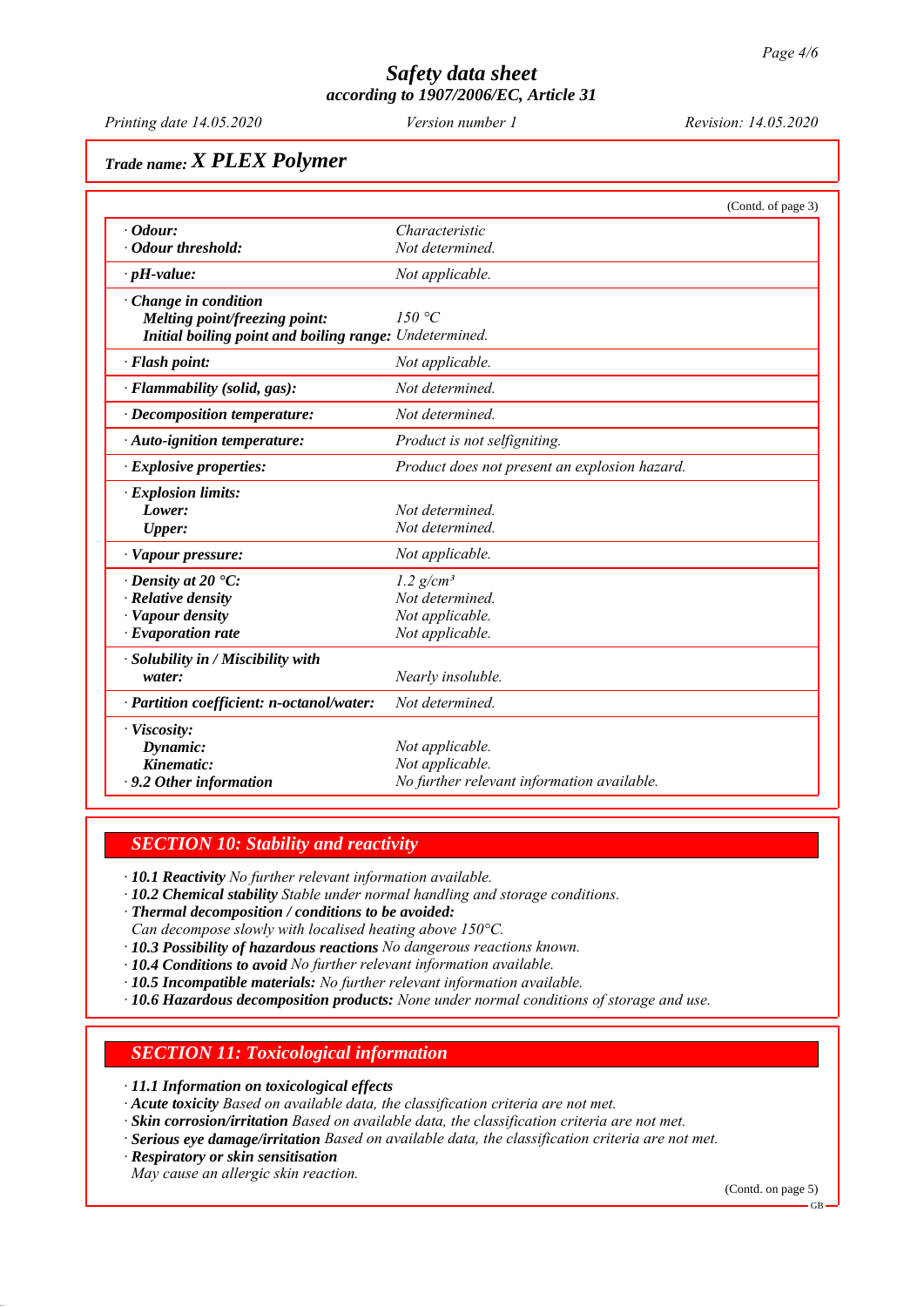*Printing date 14.05.2020 Revision: 14.05.2020 Version number 1*

(Contd. of page 4)

# *Trade name: X PLEX Polymer*

- *ꞏ Germ cell mutagenicity Based on available data, the classification criteria are not met.*
- *ꞏ Carcinogenicity Based on available data, the classification criteria are not met.*
- *ꞏ Reproductive toxicity Based on available data, the classification criteria are not met.*
- *ꞏ STOT-single exposure Based on available data, the classification criteria are not met.*
- *ꞏ STOT-repeated exposure Based on available data, the classification criteria are not met.*
- *ꞏ Aspiration hazard Based on available data, the classification criteria are not met.*

### *SECTION 12: Ecological information*

*ꞏ 12.1 Toxicity*

- *ꞏ Aquatic toxicity: No further relevant information available.*
- *ꞏ 12.2 Persistence and degradability No further relevant information available.*
- *ꞏ 12.3 Bioaccumulative potential No further relevant information available.*
- *ꞏ 12.4 Mobility in soil No further relevant information available.*
- *ꞏ Additional ecological information:*
- *ꞏ General notes: Not hazardous for water.*
- *ꞏ 12.5 Results of PBT and vPvB assessment*
- *ꞏ PBT: Not applicable.*
- *ꞏ vPvB: Not applicable.*
- *ꞏ 12.6 Other adverse effects No further relevant information available.*

### *SECTION 13: Disposal considerations*

*ꞏ 13.1 Waste treatment methods*

*ꞏ Recommendation*

*Take to an approved landfill or a waste incineration plant, under conditions approved by the local authority.*

*ꞏ European waste catalogue*

*20 01 39 plastics*

*ꞏ Uncleaned packaging:*

*ꞏ Recommendation: Disposal must be made according to official regulations.*

## *SECTION 14: Transport information*

| $\cdot$ 14.1 UN-Number<br>· ADR/RID/ADN, IMDG, IATA                                       | Void            |                    |
|-------------------------------------------------------------------------------------------|-----------------|--------------------|
| $\cdot$ 14.2 UN proper shipping name<br>· ADR/RID/ADN, IMDG, IATA                         | Void            |                    |
| $\cdot$ 14.3 Transport hazard class(es)                                                   |                 |                    |
| ADR/RID/ADN, ADN, IMDG, IATA<br>$\cdot$ Class                                             | Void            |                    |
| $\cdot$ 14.4 Packing group<br>· ADR/RID/ADN, IMDG, IATA                                   | Void            |                    |
| $\cdot$ 14.5 Environmental hazards:                                                       | Not applicable. |                    |
| $\cdot$ 14.6 Special precautions for user                                                 | Not applicable. |                    |
| $\cdot$ 14.7 Transport in bulk according to Annex II of<br><b>Marpol and the IBC Code</b> | Not applicable. |                    |
|                                                                                           |                 | (Contd. on page 6) |

GB